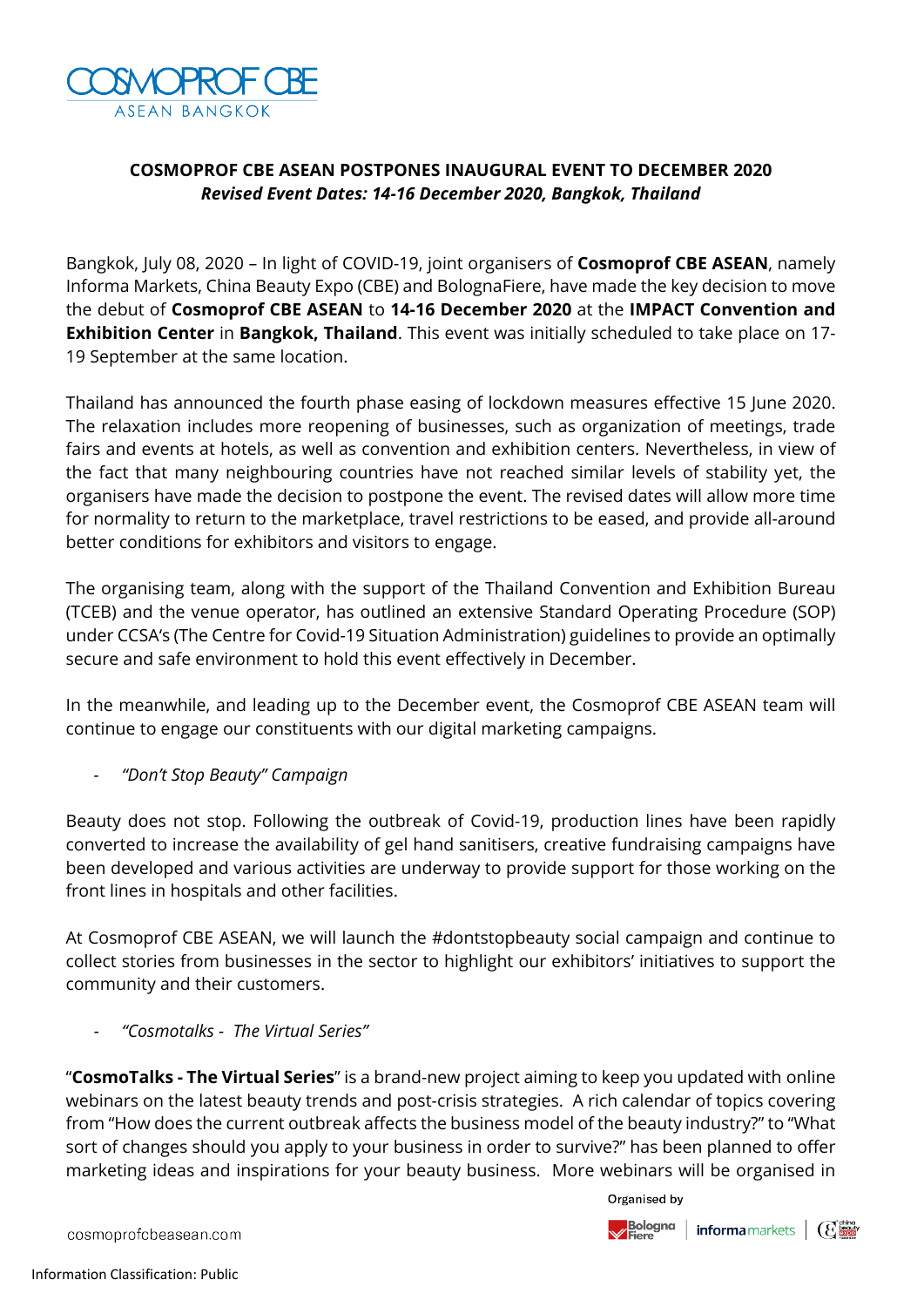the coming months with international agencies, media and partners to share the most innovative trends and marketing ideas in the region.

Supported by the **Federation of Thai Industries and the Thai Cosmetic Manufacturers Association**, the first edition of Cosmoprof CBE ASEAN, rescheduled to 14-16 December, is set to welcome over 500 exhibitors in a dedicated space for finished products – **Branded Finished Products**, and another for the production chain – **Supply Chain**. Alongside educational seminars and live demonstrations, you will find many more useful initiatives to increase your networking opportunities and forge new business partnerships at Cosmoprof CBE ASEAN.

For further information, please visit our website [www.cosmoprofcbeasean.com](http://www.cosmoprofcbeasean.com/)

## **For media enquiry, please contact:**

| ASIA:                             | <b>WORLDWIDE:</b>                 |
|-----------------------------------|-----------------------------------|
| <b>Informa Markets, Hong Kong</b> | <b>BolognaFiere Cosmoprof Spa</b> |
| <b>JOY ZOU</b>                    | <b>ARIANNA RIZZI</b>              |
| t: 852-2827 6211                  | t: $+3902454708253$               |
| e: joy.zou@informa.com            | e: arianna.rizzi@cosmoprof.it     |
|                                   |                                   |

**PAOLO LANDI t:** +39 02 45 47 08 320 **e:** paolo.landi@cosmoprof.it

## **Notes to Editors:**

Download the high-resolution images at the following link:<https://we.tl/t-tD5p6bfSJq>

## **ABOUT THE ORGANISERS:**

*Cosmoprof CBE ASEAN is organised by Informa Markets, BolognaFiere, Shanghai Baiwen Exhibition Co Ltd.* 

## **ABOUT INFORMA MARKETS (www.informamarkets.com)**

Informa Markets on Beauty segment has an extensive network powered by B2B events across 11 cities in Asia (Bangkok, Chengdu, Ho Chi Minh City, Hong Kong, Jakarta, Kuala Lumpur, Manila, Mumbai, Shanghai, Shenzhen, Tokyo), the world's fastest growing markets. By further expanding its strength, the Beauty Portfolio now includes a new B2B event in Miami 2020 serving the East Coast and USA, South America and Caribbean Islands regions.

Informa Markets creates platforms for industries and specialist markets to trade, innovate and grow. Our portfolio is comprised of more than 550 international B2B events and brands in markets including Healthcare & Pharmaceuticals, Infrastructure, Construction & Real Estate, Fashion & Apparel, Hospitality, Food & Beverage, and Health & Nutrition, among others. We provide customers and partners around the globe with opportunities to engage, experience and do business through face-to-face exhibitions, specialist digital content and actionable data solutions. As the world's leading exhibitions organiser, we bring a diverse range of specialist markets to life, unlocking opportunities and helping them to thrive 365 days of the year. For more information, please visit www.informamarkets.com.